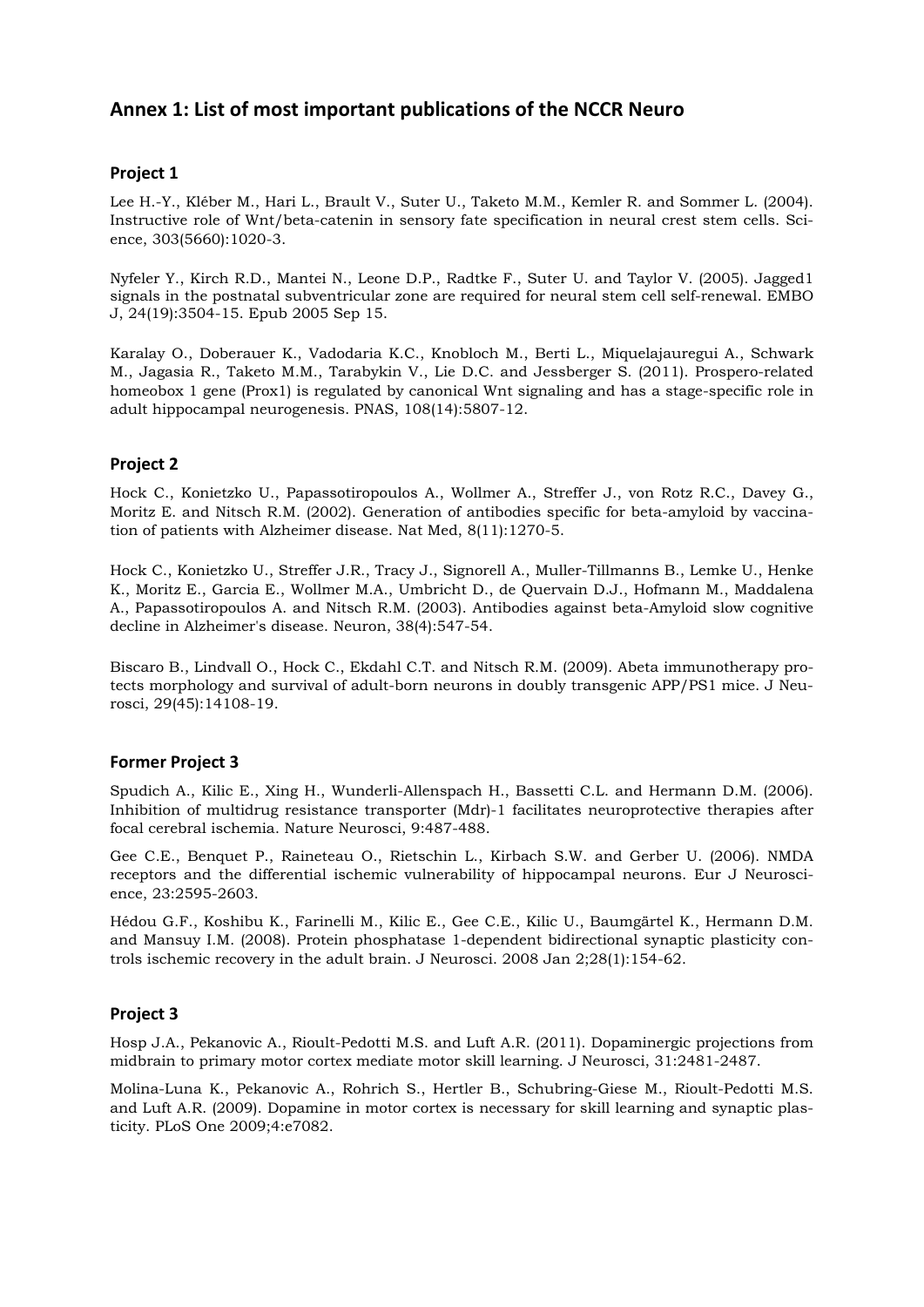#### **Former Project 4**

Stieger S.C., Kullack-Ublick G.A., Fried M., Mueller S., Fritschy J.M., Wieser H.G. and Pauli-Magnus C. (2007). Intestinal expression of cytochrome P450 enzymes and ABC transporters and carbamazepine and phenytoin disposition. ActaNeurolScand, 115:232-242.

Huber A., Padrun V., Deglon N., Aebischer P., Mohler H. and Boison D. (2001). Grafts of adenosine-releasing cells suppress seizures in kindling epilepsy. ProcNatlAcadSci USA, 98:7611-7616.

Boison D. and Stewart K.-A. (2009). Therapeutic epilepsy research: from pharmacological rationale to focal adenosine augmentation. BiochemPharmacol, 78:1428-1437.

#### **Project 4**

Eisele G., Roth P., Hasenbach K., Aulwurm S., Wolpert F., Tabatabai G., Wick W. and Weller M. (2011). APO010, a synthetic hexameric CD95 ligand, induces human glioma cell death in vitro and in vivo. Neuro-Oncology, 13:155-164.

Schraivogel D., Weinmann L., Beier D., Tabatabai G., Eichner A., Zhu J.Y., Anton M., Sixt M., Weller M., Beier C.P. and Meister G. (2011). CAMTA1 is a novel tumour suppressor regulated by miR-9/9\* in glioblastoma stem cells. EMBO J, 30:4309-4322.

# **Project 5**

Townsend B.R., Subasi E. and Scherberger H. (2011). Grasp movement decoding from premotor and parietal cortex. J Neurosci, 31:14386-14398.

Brodersen K.H., Schofield T.M., Leff A.P., Ong C.S., Lomakina E.I., Buhmann J.M. and Stephan K.E. (2011). Generative embedding for model-based classification of fMRI data. PLoS Computational Biology, 7: e1002079, 2011.

#### **Project 6**

Heikenwalder M., Zeller N., Seeger H., Prinz M., Klohn P.C., Schwarz P., Ruddle N.H., Weissmann C. and Aguzzi A. (2005). Chronic lymphocytic inflammation specifies the organ tropism of prions. Science, 307:1107-1110.

Greter M., Heppner F.L., Lemos M.P., Odermatt B.M., Goebels N., Laufer T., Noelle R.J. and Becher B. (2005). Dendritic cells permit immune invasion of the CNS in an animal model of multiple sclerosis. Nat Med, 11(3):328-34. Epub Feb 27.

Codarri L., Gyülvészi G., Tosevski V., Hesske L., Fontana A., Magnenat L., Suter T. and Becher B. (2011). RORγt drives production of the cytokine GM-CSF in helper T cells, which is essential for the effector phase of autoimmune neuroinflammation. Nat Immunol, 12:560-7.

# **Project 7**

Curt A. and Dietz V. (2005). Controversial treatments for spinal-cord injuries. Lancet, 365:841.

Freund P., Schmidlin E., Wannier T., Bloch J., Mir A., Schwab M.E. and Rouiller E.M. (2006). Nogo-A-specific antibody treatment enhances sprouting and functional recovery after cervical lesion in adult primates. Nat Med, 12:790-2.

Schwab M.E. (2010). Functions of Nogo proteins and their receptors in the nervous system. Nat Rev Neurosci, 11:799-811.